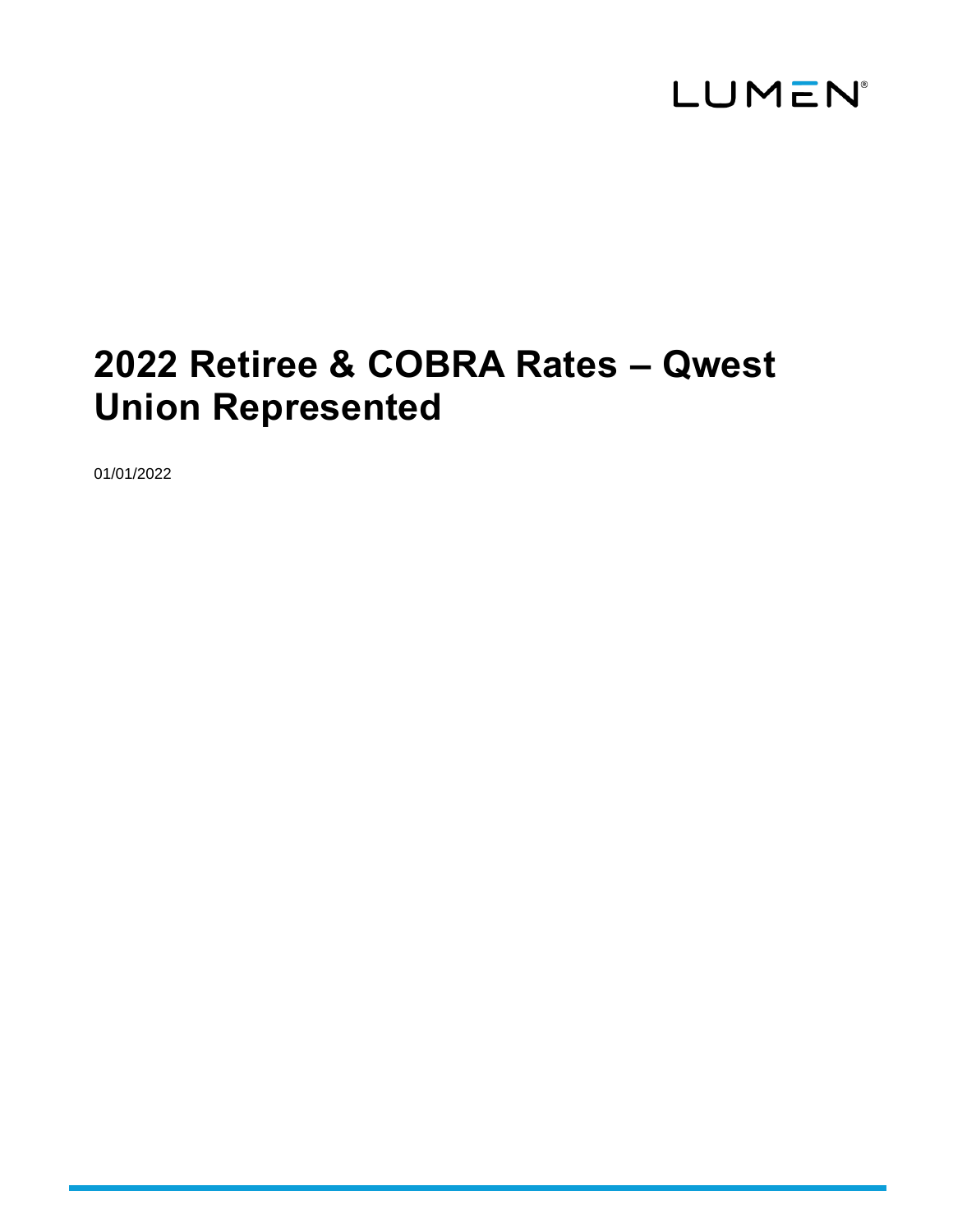#### **Qwest Union Represented rate sheets included in this document:**

- 1. Qwest Union Represented Retiree Rates
- 2. COBRA Active Rates
- 3. COBRA Retiree Rates (Qwest Union Represented)

Please locate your applicable Qwest Union Represented Retiree Rate sheet below. If you have trouble determining which rate sheet applies to you, please refer to the [Retiree Healthcare Matrix](https://centurylink.sharepoint.com/:b:/r/sites/ILHR/DocumentsLifeEvents/Healthcare-Life-Retiree-Matrix-UnitedStates.pdf?csf=1&web=1&e=qodisT) to determine your group.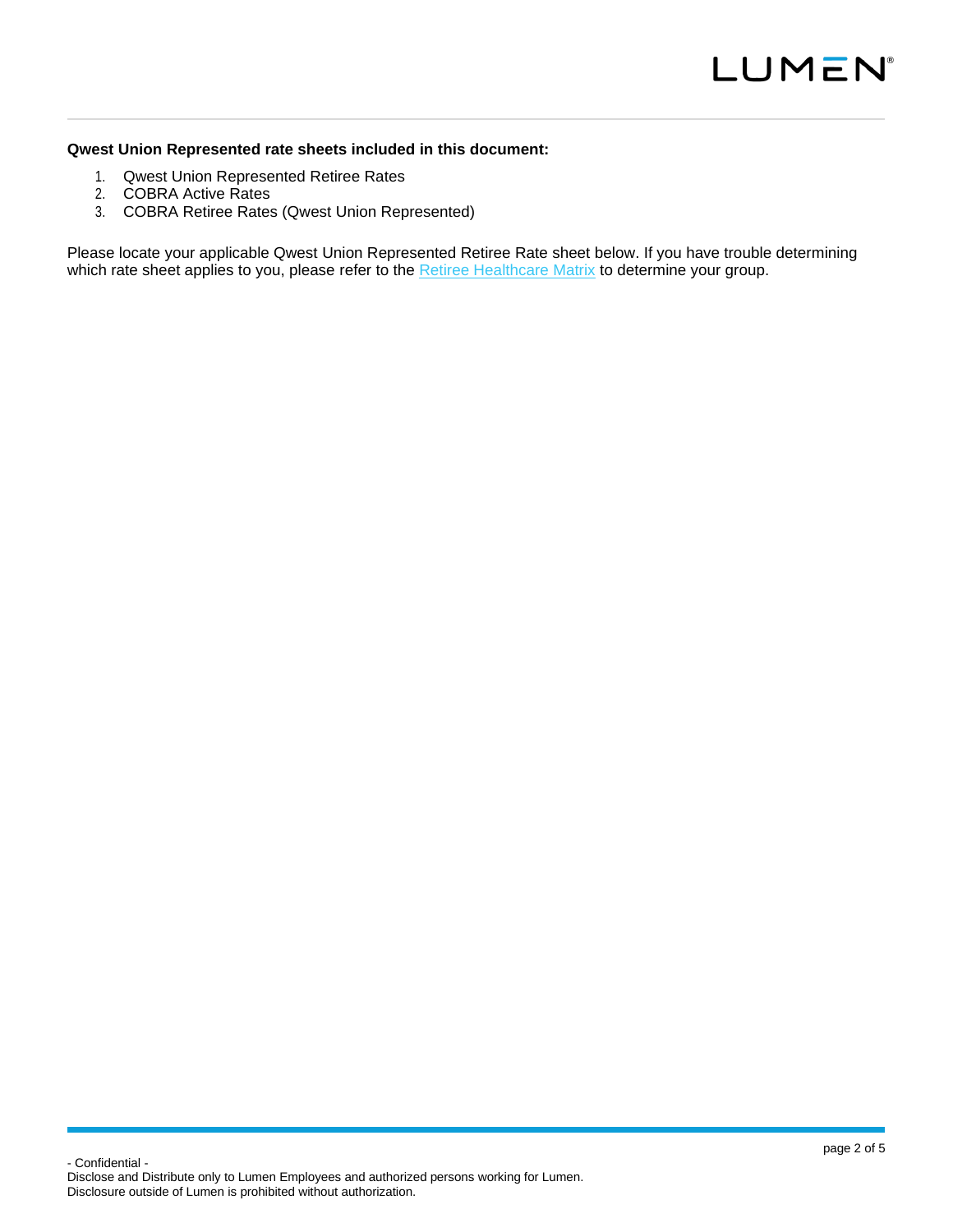### **2022 Retiree Rates - Qwest Union Represented**

### **2022 Non**‐**Medicare Retiree Medical Plans & Total Monthly Rates**

|                         | <b>Retiree Only</b> | <b>Spouse</b><br>Only | <b>Retiree &amp;</b><br><b>Spouse</b> | <b>Retiree &amp;</b><br>Child(ren) | Spouse &<br>Child(ren) | <b>Retiree &amp;</b><br><b>Family</b> | Child(ren) |
|-------------------------|---------------------|-----------------------|---------------------------------------|------------------------------------|------------------------|---------------------------------------|------------|
| <b>Bind Health Plan</b> | \$964.05            | \$964.05              | \$1,928.10                            | \$1,397.87                         | \$1,397.87             | \$2,361.92                            | \$433.82   |
| <b>HDHP</b>             | \$982.62            | \$982.62              | \$1,965,24                            | \$1,424.80                         | \$1,424.80             | \$2,407.42                            | \$442.18   |
| <b>CDHP Option 1</b>    | \$1.048.02          | \$1.048.02            | \$2,096.04                            | \$1.519.63                         | \$1,519.63             | \$2,567.65                            | \$471.61   |
| <b>CDHP Option 2</b>    | \$1,104.85          | \$1,104.85            | \$2,209.70                            | \$1,602.03                         | \$1,602.03             | \$2,706.88                            | \$497.18   |
| <b>Retiree Dental</b>   | \$35.80             | \$35.80               | \$71.60                               | \$62.65                            | \$62.65                | \$107.40                              | \$26.85    |

### **2022 Non**‐**Medicare Retiree Medical Plans Monthly Contributions**

|                         | <b>Retiree Only</b> | <b>Spouse</b><br>Only | <b>Retiree &amp;</b><br><b>Spouse</b> | <b>Retiree &amp;</b><br>Child(ren) | Spouse &<br>Child(ren) | <b>Retiree &amp;</b><br>Family | Child(ren) |
|-------------------------|---------------------|-----------------------|---------------------------------------|------------------------------------|------------------------|--------------------------------|------------|
| <b>Bind Health Plan</b> | \$443.22            | \$443.22              | \$886.43                              | \$704.54                           | \$704.54               | \$1,147.75                     | \$261.32   |
| <b>HDHP</b>             | \$461.79            | \$461.79              | \$923.57                              | \$731.47                           | \$731.47               | \$1,193.25                     | \$269.68   |
| <b>CDHP Option 1</b>    | \$527.19            | \$527.19              | \$1,054.37                            | \$826.30                           | \$826.30               | \$1,353.48                     | \$299.11   |
| <b>CDHP Option 2</b>    | \$584.02            | \$584.02              | \$1,168.03                            | \$908.70                           | \$908.70               | \$1.492.71                     | \$324.68   |
| <b>Retiree Dental</b>   | \$35.80             | \$35.80               | \$71.60                               | \$62.65                            | \$62.65                | \$107.40                       | \$26.85    |

### **2022 Medicare Eligible Health Reimbursement Account (HRA) Annual Company Subsidy**

|                    | <b>Retiree</b><br>Only | <b>Spouse</b><br>Only | <b>Retiree &amp;</b><br><b>Spouse</b> |            | Retiree & Spouse & /<br>Child(ren) Child(ren) | <b>Retiree &amp;</b><br><b>Family</b> | Child(ren) |
|--------------------|------------------------|-----------------------|---------------------------------------|------------|-----------------------------------------------|---------------------------------------|------------|
| <b>HRA Subsidy</b> | \$2,570.00             | \$2,570.00            | \$5,140.00                            | \$4.640.00 | \$4,640,00                                    | \$7,210,00                            | \$2,070.00 |

Medicare eligible retirees or dependents should contact Via Benefits at 888‐825‐4252 to enroll in a Medicare Supplement Plan.

- Confidential -

Disclose and Distribute only to Lumen Employees and authorized persons working for Lumen. Disclosure outside of Lumen is prohibited without authorization.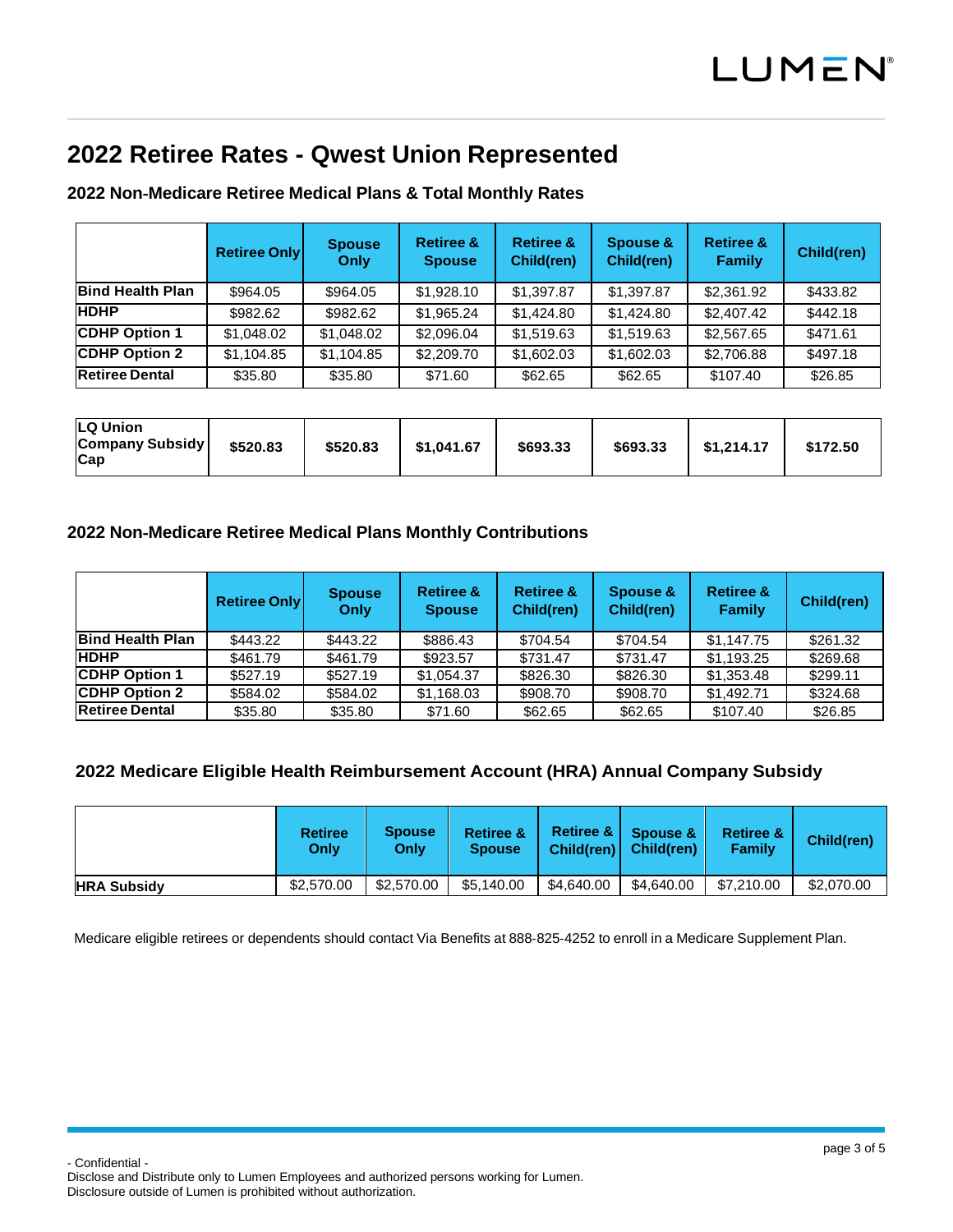## **2022 Total Monthly Active COBRA Rates**

| <b>Medical</b>          | <b>Total Monthly Cost</b>            |                  |                     |            |  |  |  |
|-------------------------|--------------------------------------|------------------|---------------------|------------|--|--|--|
| 2022 COBRA Rates        | <b>Employee</b>                      | <b>EE+Spouse</b> | EE+Children         | EE+Family  |  |  |  |
| <b>Bind Health Plan</b> | \$648.27                             | \$1,361.37       | \$1,166.89          | \$1,879.98 |  |  |  |
| <b>HDHP</b>             | \$660.91                             | \$1,387.91       | \$1,189.64          | \$1,916.64 |  |  |  |
| CDHP Option 1           | \$706.94                             | \$1,484.58       | \$1,272.49          | \$2,050.13 |  |  |  |
| CDHP Option 2           | \$1,387.87<br>\$1,619.18<br>\$771.04 |                  |                     | \$2,236.01 |  |  |  |
| <b>Dental</b>           | <b>Total Monthly Cost</b>            |                  |                     |            |  |  |  |
| 2022 COBRA Rates        | <b>Employee</b>                      | EE+Spouse        | <b>EE+ Children</b> | EE+Family  |  |  |  |
| Dental Option 1         | \$28.88                              | \$66.48          | \$72.24             | \$109.81   |  |  |  |
| Dental Option 2         | \$35.71                              | \$82.17          | \$89.33             | \$135.76   |  |  |  |
| <b>Vision</b>           | <b>Total Monthly Cost</b>            |                  |                     |            |  |  |  |
| 2022 COBRA Rates        | <b>Employee</b>                      | <b>EE+Spouse</b> | <b>EE+Children</b>  | EE+Family  |  |  |  |
| Vision                  | \$6.96                               | \$14.61          | \$12.57             | \$20.20    |  |  |  |